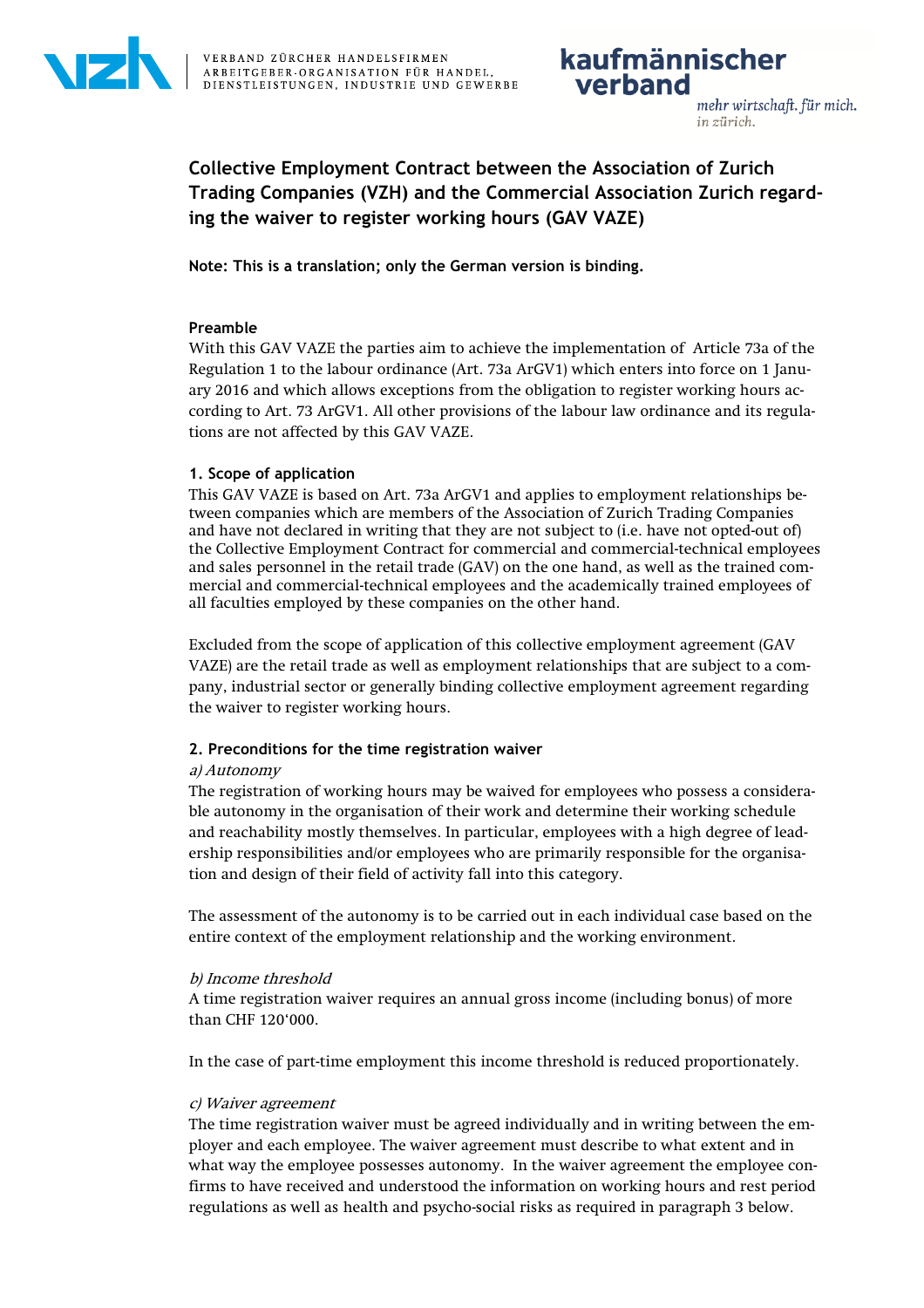If, after the conclusion of a waiver agreement, the annual gross income of an employee for a calendar year does in fact not amount to more than CHF 120'000, the waiver is ineffective for the following calendar year.

Employees who meet the preconditions for the time registration waiver but do not sign a waiver agreement shall not experience any resultant disadvantages.

The waiver agreement can be revoked by either party by giving one month notice as per the end of a year with effect for the following year.

#### **3. Health protection measures**

#### a) Information on working hours and rest period regulations

Before conclusion of a waiver agreement, the employer must inform the employees (with special attention to part-time employees) in writing about the statutory and contractual rights and duties regarding working hours, rest periods and health measures.

This information must contain at least the following:

- $\rightarrow$  Contractual weekly working hours or contractual annual working hours and weekly target working hours,
- › statutory maximum working hours (including maximum "Überzeit"),
- › information on the statutory requirements regarding work at night or on Sundays and regarding breaks and rest periods as well as
- › in-house and, optionally, external contact point for questions regarding working hours.

The joint commission pursuant to paragraph 5 of the GAV (joint commission) provides the respective information and may be consulted in an advisory capacity.

#### b) Prevention

The employer informs all employees before conclusion of the waiver agreement and thereafter at least once a year in appropriate form about potential psycho-social risks and their impact on health.

The information must include the following:

- › Cause, nature and impact of psycho-social risks and illnesses,
- › the employees' own obligations to act,
- › preventive activities and measures of the employer as well as contact and help centres (in particular in the health protection sector).

Employees with leadership responsibilities shall be specifically informed about their responsibility regarding working hours and rest periods and shall be sensitised to health measures in general and psycho-social risks in the workplace in particular.

#### c) Annual talk

Once a year, the employer conducts talks with all employees who signed a waiver agreement which must be recorded in writing and must cover the following issues:

- › Volume of work,
- › Working hours, overtime (Überzeit), work on Sundays and at night, breaks as well as
- › stress factors.